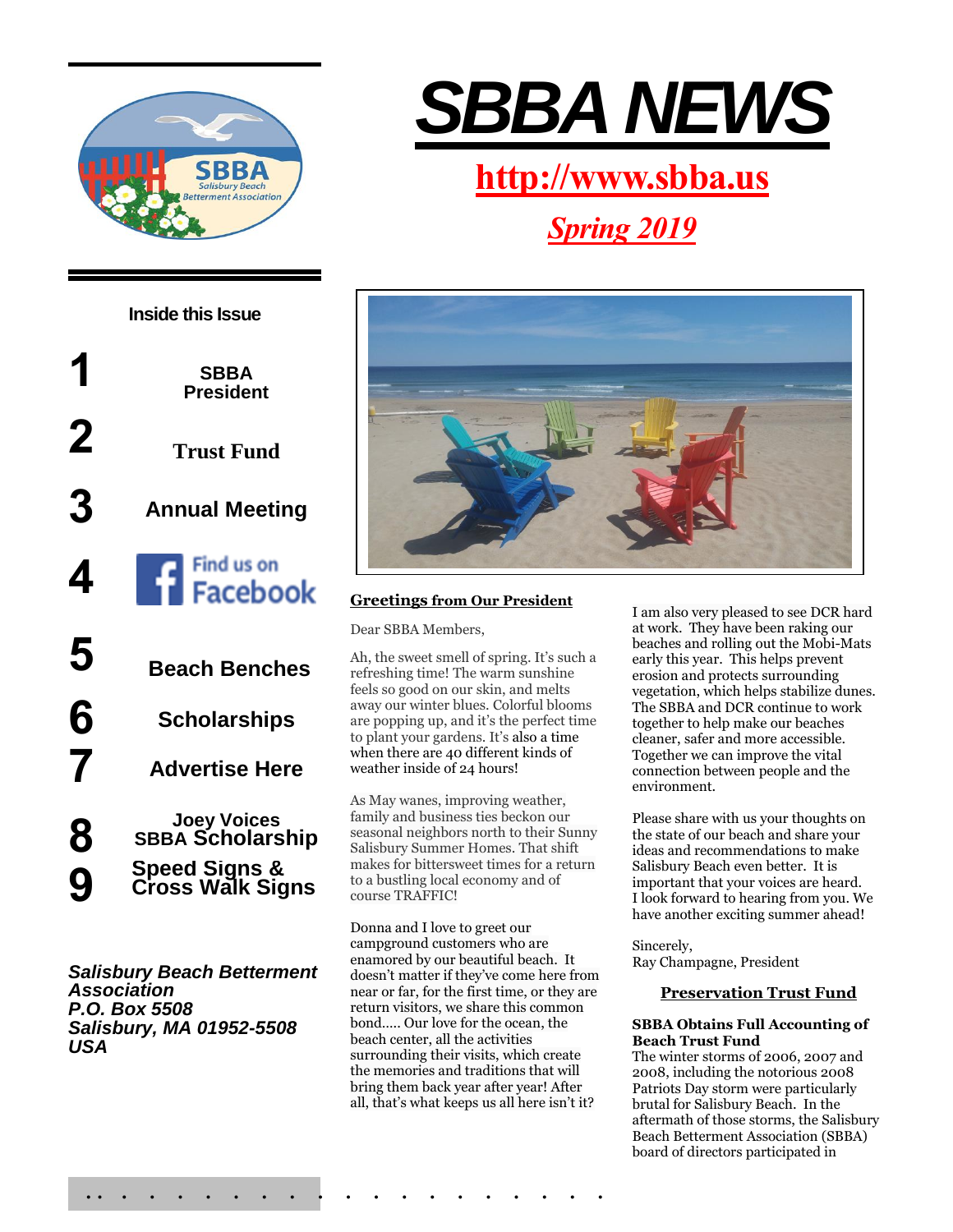#### **Spring 2019 SBBA News**

extensive discussions with the selectmen, town manager, state officials and our legislative delegation.

Stemming from those discussions, then Senator Steven Baddour and State Representative Michal Costello introduced legislation to create the Salisbury Beach Preservation Trust Fund. The intention of the fund was to assure the availability of funds to quickly respond to storm damage and maintain the beach and dunes to enhance its resiliency.

Here is the text of the law:

*Section 35PP. (a) There shall be established the Salisbury Beach Preservation Trust Fund to be used, without further appropriation, for the long-term preservation and maintenance of Salisbury Beach. Any balance in the fund at the end of a fiscal year shall not revert to the General Fund, but shall remain available for expenditure in subsequent fiscal years. No expenditure made from the fund shall cause the fund to become deficient at any point during a fiscal year.*

*(b) Notwithstanding any general or special law to the contrary, the department of conservation and recreation shall impose a surcharge of \$3 upon each fee charged and collected from admission into, camping and parking in the Salisbury Beach Reservation. The additional monies collected from the surcharge shall be deposited into the fund.*

Over the past ten months, the SBBA has been working with the Massachusetts Department of Conservation and Recreation (DCR) and our state legislators to obtain an accounting of the Salisbury Beach Preservation Trust Fund (Fund). In a letter dated March 5th, addressed to SBBA president Ray Champagne, DCR Commissioner Leo P. Roy stated that "the current balance in the (Fund) is \$227,406.81". In response to the Association's request, Commissioner Roy also provided a breakout of the revenue and expenditures over the last five years. See the table on last page.

As a result of the SBBA's inquiry, DCR discovered that they were not collecting the correct fee. According to Commissioner Roy, "In 2013, the Legislature increased this surcharge from \$2 to \$3; however, this increase was not communicated throughout the

agency and the increase in the surcharge was not implemented until January 2019". While we are disappointed that this enhanced revenue was not collected for the benefit of Salisbury Beach, we are glad that as a result of the SBBA's efforts, the oversight was rectified.

Commissioner Roy stated that "Like the SBBA, DCR takes tremendous pride in the Salisbury Beach State Reservation and will continue to invest annually in its upkeep and enhancements." The Commissioner stated that other investments made by the Commonwealth of Massachusetts in our community supplement, and greatly exceed, the funds generated by the surcharge. He detailed DCR's \$10M worth of investments in Salisbury over the past five years including the study, design and replacement of the aging sewer system at the reservation, dune nourishment, plantings, sand fence installation, emergency dune repairs and boardwalk rehabilitation. The Commissioner also referenced other state expenditures in Salisbury including the \$1.4M grant for the beach center visitor center/bathhouse and the \$1M Seaport Economic Development Grant for the boardwalk.

Upon first review of the detail provided by the Commissioner, the SBBA Board of Directors was concerned that some of the expenditures seemed inconsistent with our understanding of their intended use. We raised this concern with Commissioner Roy. He replied that "DCR has not made expenditures inconsistent with the intended use of the Fund….These funds have been spent towards beach access; improvements to comfort stations; boardwalk rehabilitation; …fencing; storm repair; beach/campground sewer improvements; and a grant to the Town of Salisbury for sand harvesting and renourishment of Salisbury Beach."

In his letter to the SBBA, Commissioner Roy said that "The current plans for these (Salisbury Beach Preservation Trust Fund) funds include additional boardwalk and shade structure repairs, purchase of additional mobi-mats to allow beach access by people of all abilities, and additional snow fence installation and beach grass plantings where appropriate".

As Ray Champagne mentioned in this spring's letter to the membership, we will continue to work with DCR, our legislative delegation and Town leaders towards an effective continuance of their stewardship of this great natural resource. We will continue to share with you the progress of our ongoing discussions.

Commissioner Roy prepared an extensive addendum to his report that includes details and photographs of the completed projects as well as identification of future projects. The complete report and addendum from the commissioner is available on the Salisbury Beach Betterment Association website a[t www.sbba.us/dcr.](file:///C:/Users/Donald/Documents/SBBA/www.sbba.us/dcr)



**Advertising in the SBBA Newsletter -** Anyone interested in advertising in the SBBA Newsletter should contact President Ray Champagne at 978-771-9990 or **[ray@sbba.us](mailto:ray@sbba.us)**

#### **SBBA Scholarships**

#### Dear Friends:

The generosity of our loyal scholarship donors never ceases to amaze me. It is always heartwarming when we are surprised with an unexpected donation, but it is the continued support and loyalty of people such as yourself that we have learned to depend and count on, and make it possible for students of our members to study, learn, and grow. It makes us reflect on how fortunate we are to have the ongoing support of so many wonderful people and it is with deep gratitude that we send you our heartfelt thank you. It is a blessing to be part of the SBBA Family.

Donna Champagne, Chairman SBBA Scholarship Committee

#### **Beautification Committee**

#### Dear Members:

As the Chairman of the SBBA Beautification Committee, I am most indebted to our volunteer membership who has come through so many times when called upon. We have spent quite a bit of time planting flowers around the beach. Thank you for your hard work to keep our town looking great, especially as we begin our summer season of welcoming visitors.

We continue to promote community pride and involvement through our

2 . . . . . . . . . . . . . . . . . . . . . . . .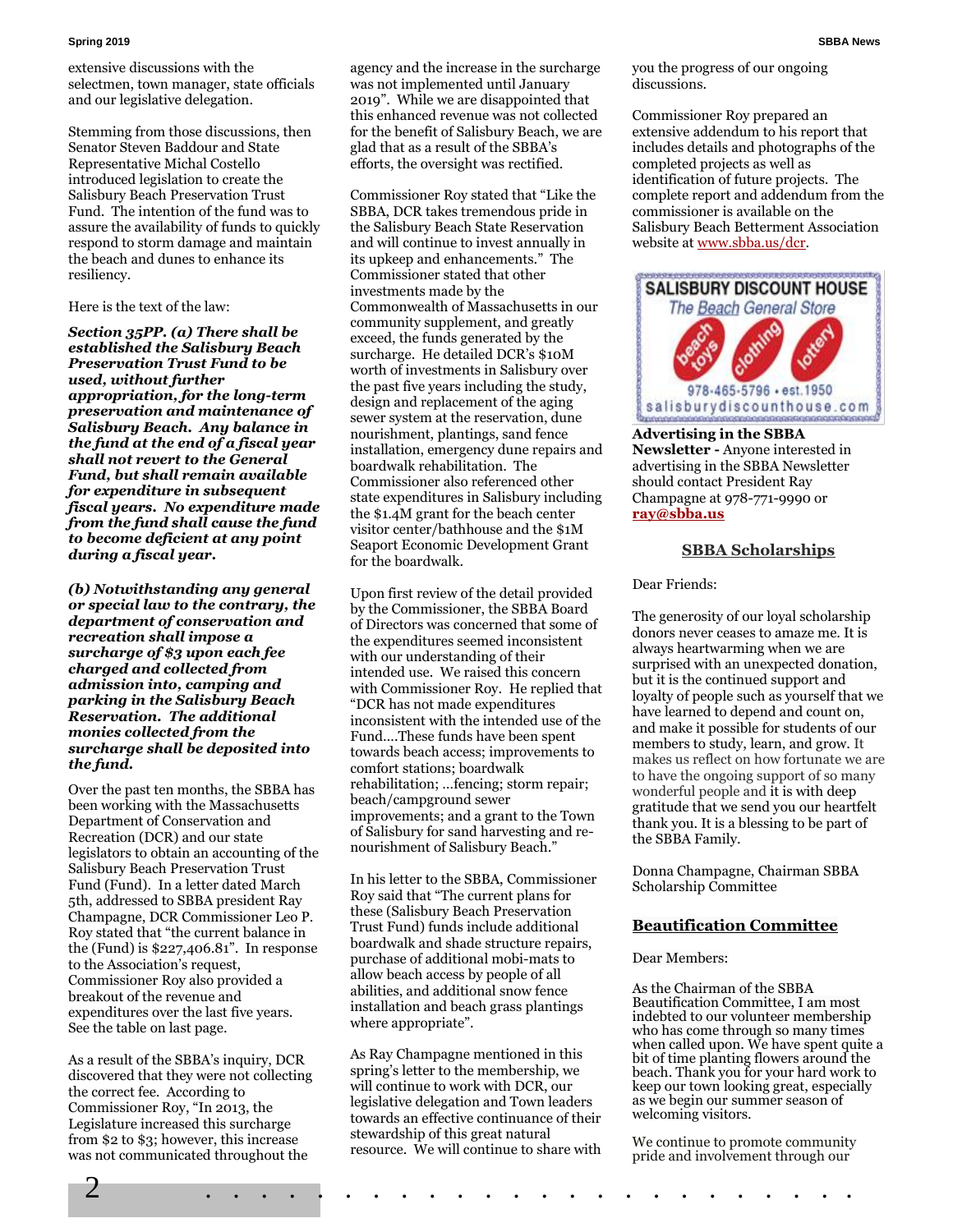beautification projects….. BUT we could do even better if we had more help. So, make a resolution to become a part of a movement that will make your beach even more beautiful. To become more involved please email Edna at [ednambeach@comcast.net](mailto:ednambeach@comcast.net)

Thank you for supporting us and for supporting Salisbury Beach!

#### Edna Marggraf PS- Flags look great Peter! Thank you!



## **Carousel Painting**

On May 4, 2019, Dianne Masiello painted a picture of the carousel and some of the surrounding businesses in Salisbury Beach Center for the Wet Paint Auction sponsored by Salisbury Beach Partnership. Danny Abdulla and Mark Moquin of Joe's Playland were the successful bidders!

#### **2019 Sea Festival of Trees**

The 7th Annual Sea Festival of Trees at the Blue Ocean Event Center is open to the public from Saturday, November 23, through Sunday, December 8. The 15 day holiday wonderland by the sea is a fundraising event sponsored by our friends at The Salisbury Beach Partnership.

Get ready for a giant maze of sparkling holiday trees, holiday stage performances, seaside ice rink and skate rentals, visits with Santa, and the giant gingerbread house. All of the trees are generously donated by local individuals, businesses, and organizations and will be raffled off to lucky winners.

If you have been following our tree donations to the Sea Festival of trees, you will not be surprised to hear SBBA has won an award every year for our Beach Themed Trees. We plan to donate again this year. So be sure to keep your eyes out for another SBBA creation!



### **Memorial Benches**

Through the generous donations of our members, SBBA continues to be able to provide memorial benches at our beach access ways. What a wonderful way to remember a loved one, honor a family member, while providing a resting area for our beach visitors. If interested please contact Ray Champagne at ray@sbba.us

## **Scholarship Fundraiser Joey Voices**

Don't forget to get your tickets for this year's fundraiser -they are selling fast. This year we are featuring Joey Voices, **comedian/singer/impressionist**. He performs the voices of Frank Sinatra, Tony Bennett, Bobby Darin, Joe Pesci, Rodney Dangerfield, Cher, Neil Diamond, Elvis Presley, and many more! So, Save the Date: Friday, June 28th! ALL proceeds go to our scholarship fund.



edipaolo@remax.net ww.elliedipaolo.com

Your Salisbury Real Estate Specialist!

## **Annual Meeting**

Please attend our Annual Meeting at the Surf-Side 5 on **Monday, July 15, 2019.** Our featured speaker will be Senator Diana DiZoglio. Social 6:30 Business 7:00 PM

### **Radar Speed Sign & Crosswalk Signs**

The SBBA recently purchased and donated to the Salisbury Police Department an Electronic Speed Sign similar to the one on Beach Road across from the police station.



The police department installed the sign on North End Boulevard just before the Memorial Day Weekend.

The SBBA also donated five new crosswalk signs that the police department placed at all the crosswalks around the center and on North End Boulevard.



The SBBA has been donating these Crosswalk Signs for more than 20 years. The Adopt-A- Crosswalk program started under past President Al Peterson and deceased board member Jim O'Brien (RIP).

#### **SBBA Newsletters are also available @ [www.SBBA.us](http://www.sbba.us/)**